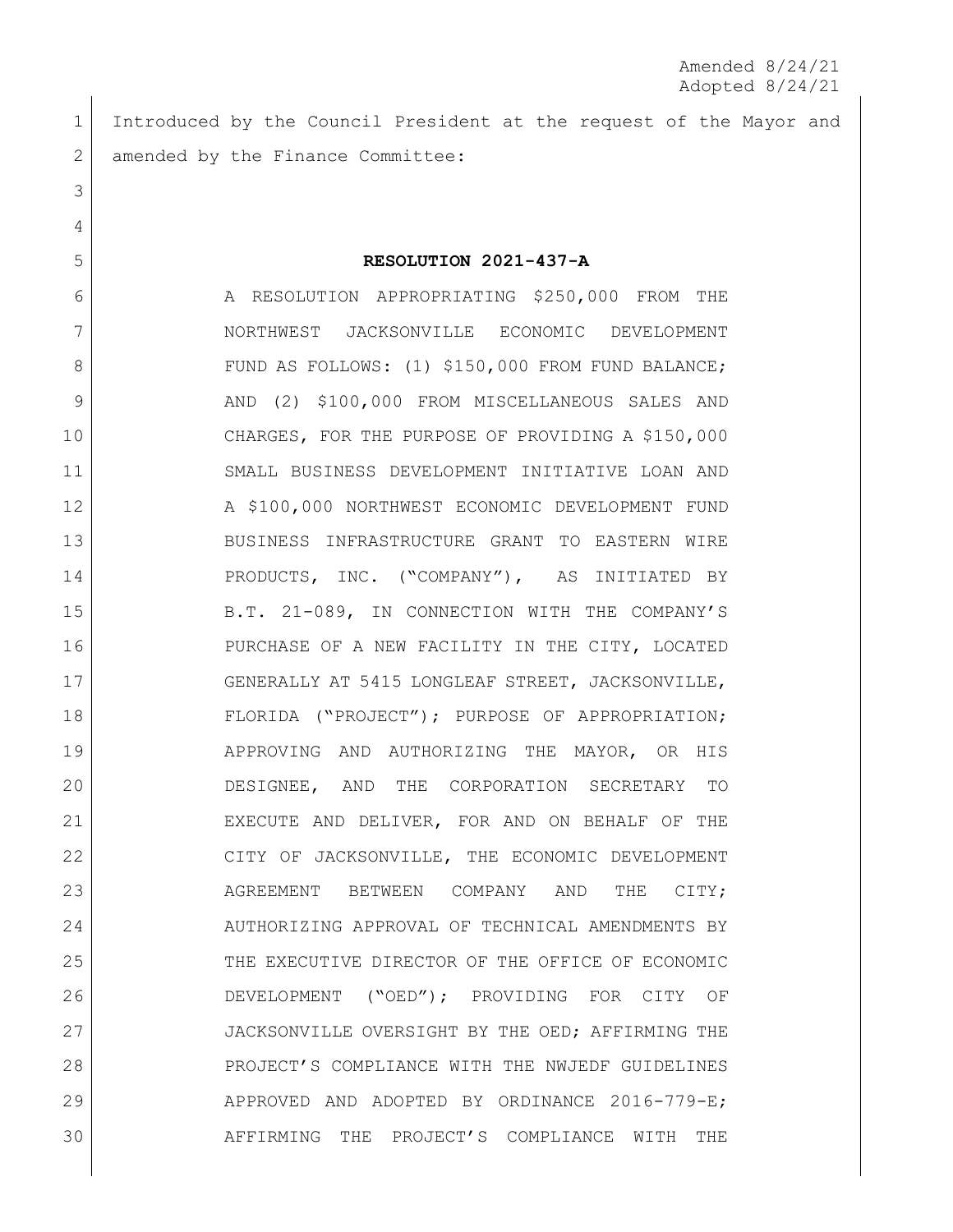1 PUBLIC INVESTMENT POLICY ADOPTED BY ORDINANCE 2016-382-E, AS AMENDED; REQUESTING TWO READING 3 PASSAGE PURSUANT TO COUNCIL RULE 3.305; 4 PROVIDING AN EFFECTIVE DATE.

 **WHEREAS**, Eastern Wire Products, Inc. (the "Company") has committed to create 10 permanent full-time equivalent new jobs in 8 Jacksonville with an average salary, exclusive of benefits, of \$32,500 within 36 months of disbursement of the Northwest Jacksonville Business Infrastructure Grant ("BIG Grant"), and cause private capital investment in the estimated amount of \$4,461,905, as further described in the Project Summary attached hereto as **Exhibit 1**; and

 **WHEREAS**, for the reasons more fully described in the Project Summary, the \$150,000 Northwest Jacksonville Small Business Development Initiative Loan ("SBDI Loan") and \$100,000 Northwest Jacksonville Business Infrastructure Grant ("BIG Grant") in such 17 amounts serves a paramount public purpose; and

**WHEREAS**, the City's Office of Economic Development ("OED") has reviewed the application submitted by the Company for community development, and, together with representatives of the City, negotiated the Economic Development Agreement and, based upon the contents of the Economic Development Agreement, has determined the Economic Development Agreement and the uses contemplated therein to 24 be in the public interest, and has determined that the public actions and financial assistance contemplated in the Economic Development Agreement take into account and give consideration to the long-term public interests and public interest benefits to be achieved by the 28 City; and

 **WHEREAS**, the Company has requested the City to enter into an 30 | Economic Development Agreement; now therefore,

**BE IT RESOLVED** by the Council of the City of Jacksonville: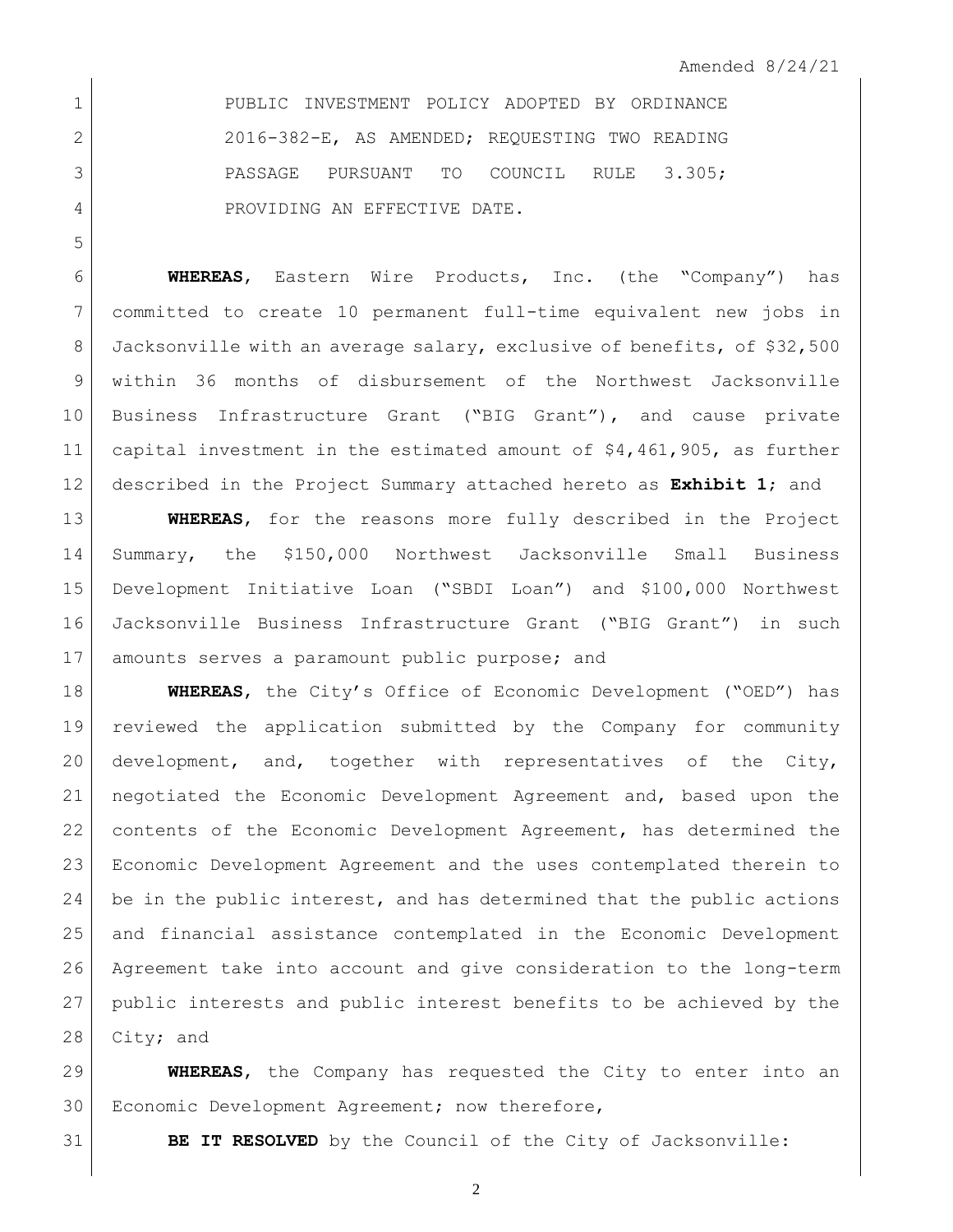**Section 1. Findings**. It is hereby ascertained, determined, found 2 and declared as follows:

3 (a) The recitals set forth herein are true and correct.

 (b) The location of the Company's Project in Jacksonville, Florida, is more particularly described in the Economic Development Agreement. The Project will promote and further the public and 7 | municipal purposes of the City.

8 (c) Enhancement of the City's tax base and revenues, are 9 | matters of State and City policy and State and City concern in order that the State and its counties and municipalities, including the City, shall not continue to be endangered by unemployment, underemployment, economic recession, poverty, crime and disease, and consume an excessive proportion of the State and City revenues because 14 of the extra services required for police, fire, accident, health 15 care, elderly care, charity care, hospitalization, public housing and housing assistance, and other forms of public protection, services 17 and facilities.

 (d) The provision of the City's assistance as identified in the Economic Development Agreement is necessary and appropriate to make the Project feasible; and the City's assistance is reasonable and not excessive, taking into account the needs of the Company to make the Project economically and financially feasible, and the extent of the public benefits expected to be derived from the Project, and 24 | taking into account all other forms of assistance available.

 (e) The Company is qualified to carry out and complete the construction and equipping of the Project, in accordance with the Economic Development Agreement.

 (f) The authorizations provided by this Resolution are for public uses and purposes for which the City may use its powers as a county, municipality and as a political subdivision of the State of 31 Florida and may expend public funds, and the necessity in the public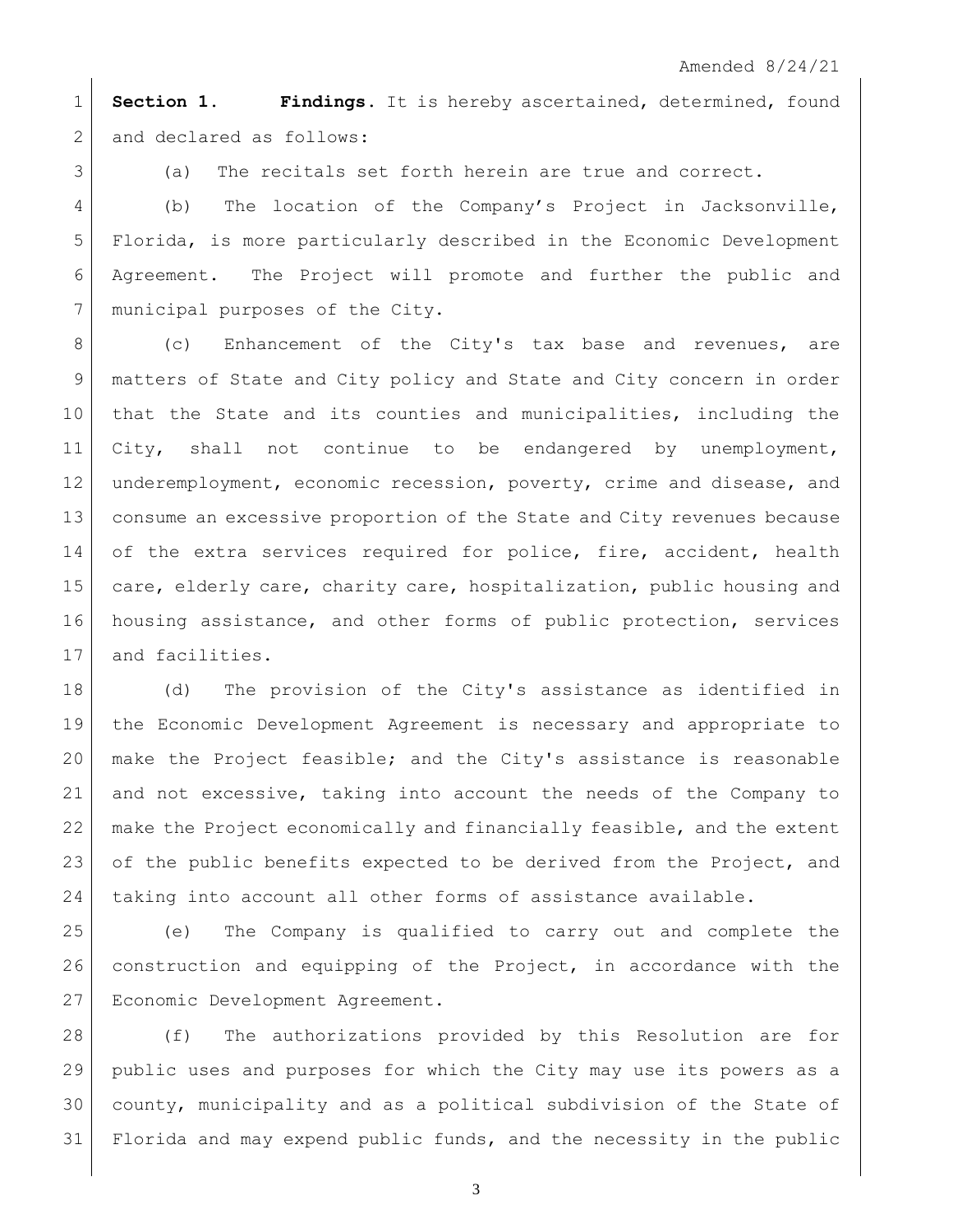1 interest for the provisions herein enacted is hereby declared as a 2 matter of legislative determination.

 (g) This Resolution is adopted pursuant to the provisions of Chapters 163, 166 and 125, Florida Statutes, as amended, the City's Charter, and other applicable provisions of law.

 **Section 2. Appropriation.** For the 2020-2021 fiscal year, 7 within the City's budget, there are hereby appropriated the indicated  $8 \mid$  sum(s) from the account(s) listed in subsection (a) to the account(s) 9 listed in subsection (b):

 (B.T. 21-089, attached hereto as **Exhibit 2** and incorporated herein by this reference):

 (a) Appropriated from: 13 See B.T. 21-089 \$250,000 (b) Appropriated to: 15 See B.T. 21-089 \$250,000

## (c) **Explanation of Appropriation**

17 The funding above appropriates \$150,000 from the Northwest Jacksonville Economic Development Fund – Fund Balance, to provide a \$150,000 SBDI Loan and \$100,000 from the Northwest Jacksonville Economic Development Fund – Miscellaneous Sales and Charges, to provide a \$100,000 BIG 22 Grant to the Company.

 **Section 3. Purpose.** The purpose of the appropriation in Section 2 is to provide funding to the Company in the form of a \$150,000 Northwest Jacksonville Small Business Development Initiative Loan and a \$100,000 Northwest Jacksonville Business Infrastructure Grant to the Company. The Company manufactures steel wire and related products and is investing \$4,461,905 in a new facility and proposes to create 10 new full-time jobs at an average wage of \$32,500.00 per year. The NWJEDF Advisory Board recommended City Council's approval of the Company's grant application at its June 15, 2021 meeting.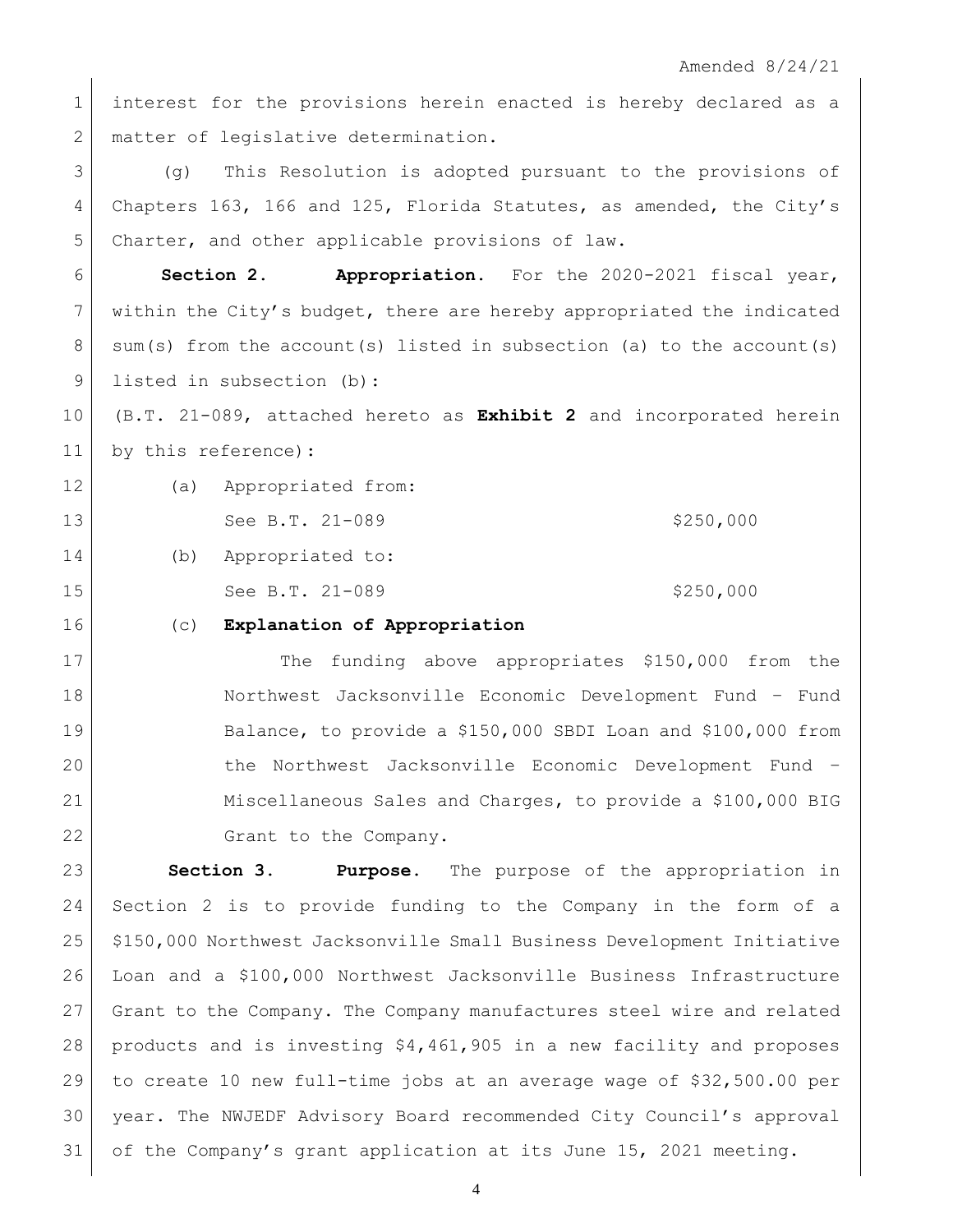## Amended 8/24/21

 **Section 4. Economic Development Agreement Approved.** The 2 Mayor, or his designee, and the Corporation Secretary are hereby authorized to execute and deliver, for and on behalf of the City, the Economic Development Agreement substantially in the form placed **Revised On File** with the Office of Legislative Services. The Economic Development Agreement may include such additions, deletions, and changes as may be reasonable, necessary, and incidental for carrying 8 out the purposes thereof, as may be acceptable to the Mayor or his designee, with such inclusion and acceptance being evidenced by execution of the Economic Development Agreement by the Mayor or his designee. No modification of the Economic Development Agreement may increase the financial obligations or the liability of the City and any such modification shall be technical only and shall be subject to appropriate legal review and approval of the General Counsel or his or her designee and all other appropriate action required by law. "Technical" is herein defined as including, but not limited to, changes in legal descriptions and surveys, descriptions of infrastructure improvements and/or any road project, ingress and egress, easements and rights of way, performance schedules (provided that no performance schedule may be extended for more than one year without City Council approval), design standards, access and site plans which have no financial impact.

 **Section 5. Further Authorizations.** The Mayor, or his designee, and the Corporation Secretary, are hereby authorized to execute the Economic Development Agreement and all other contracts and documents and otherwise take all necessary action in connection 27 therewith and herewith. The Executive Director of the OED, as contract administrator, is authorized to negotiate and execute all necessary changes and amendments to the Economic Development Agreement and other contracts and documents, to effectuate the purposes of this Resolution, without further Council action, provided such changes and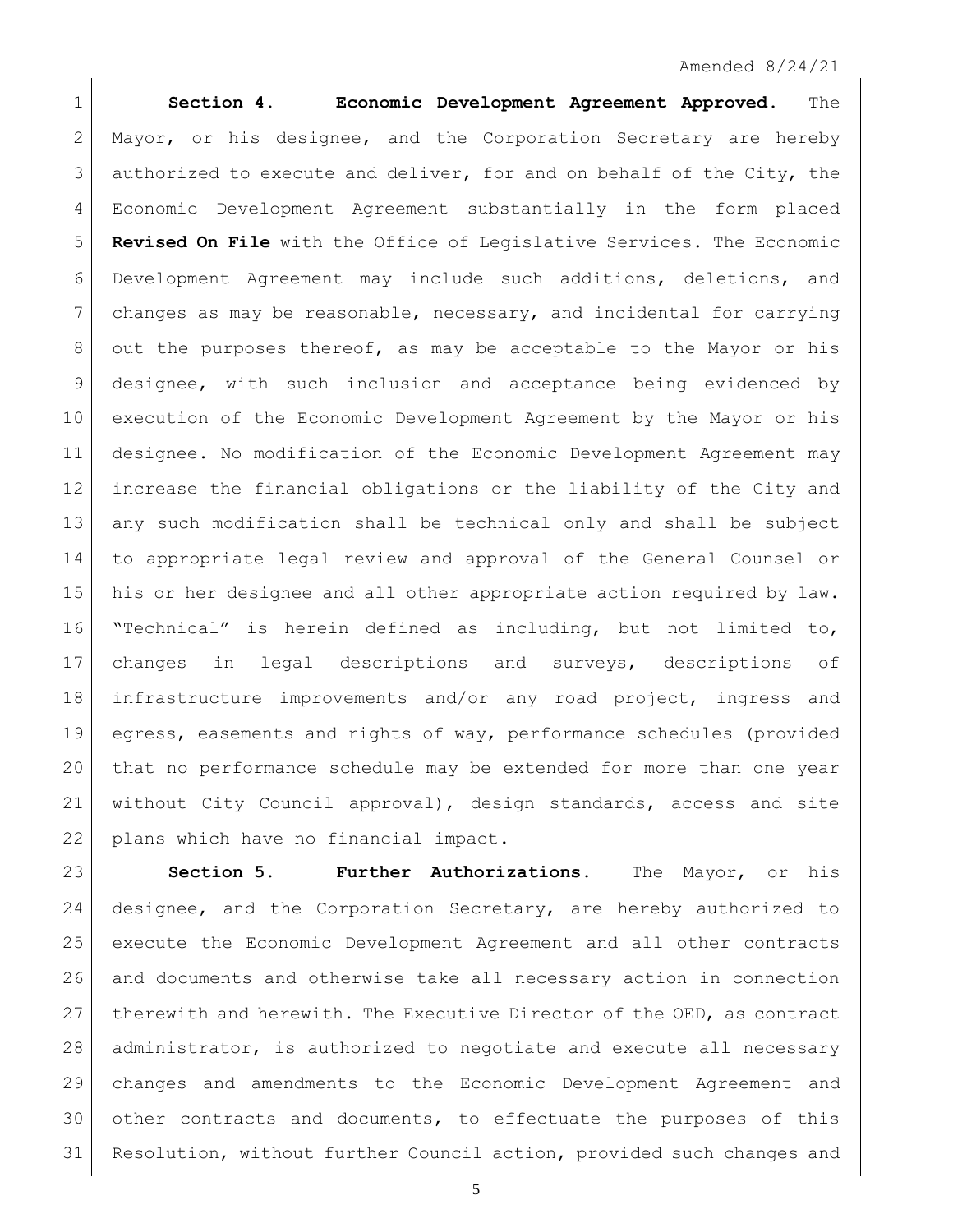1 amendments are limited to amendments that are technical in nature (as 2 described in Section 4 hereof), and further provided that all such amendments shall be subject to appropriate legal review and approval by the General Counsel, or his or her designee, and all other appropriate official action required by law.

 **Section 6. Oversight Department.** The Office of Economic Development shall oversee the Project described herein.

 **Section 7. Execution of the Economic Development Agreement.** If the Economic Development Agreement approved by this Resolution has not been signed by the Company within ninety (90) days after the OED delivers or mails the unexecuted Economic Development Agreement to the Company for execution, then the City Council approval of the Project and authorization for the Mayor to execute the Economic Development Agreement is automatically revoked, provided however, that the Executive Director of the OED shall have the authority to extend such ninety (90) day period in writing at his discretion for 17 | up to an additional ninety (90) days.

 **Section 8. NWJEDF Guidelines.** This Resolution conforms to the NWJEDF Guidelines adopted by City Council Ordinance 2016-779- E.

 **Section 9. Public Investment Policy.** This Resolution conforms to the guidelines provided in the Public Investment Policy adopted by City Council Ordinance 2016-382-E, as amended.

 **Section 10. Requesting two reading passage pursuant to Council Rule 3.305.** Two reading passage of this legislation is 26 requested pursuant to Council Rule 3.305.

 **Section 11. Effective Date.** This Resolution shall become effective upon signature by the Mayor or upon becoming effective 29 without the Mayor's signature.